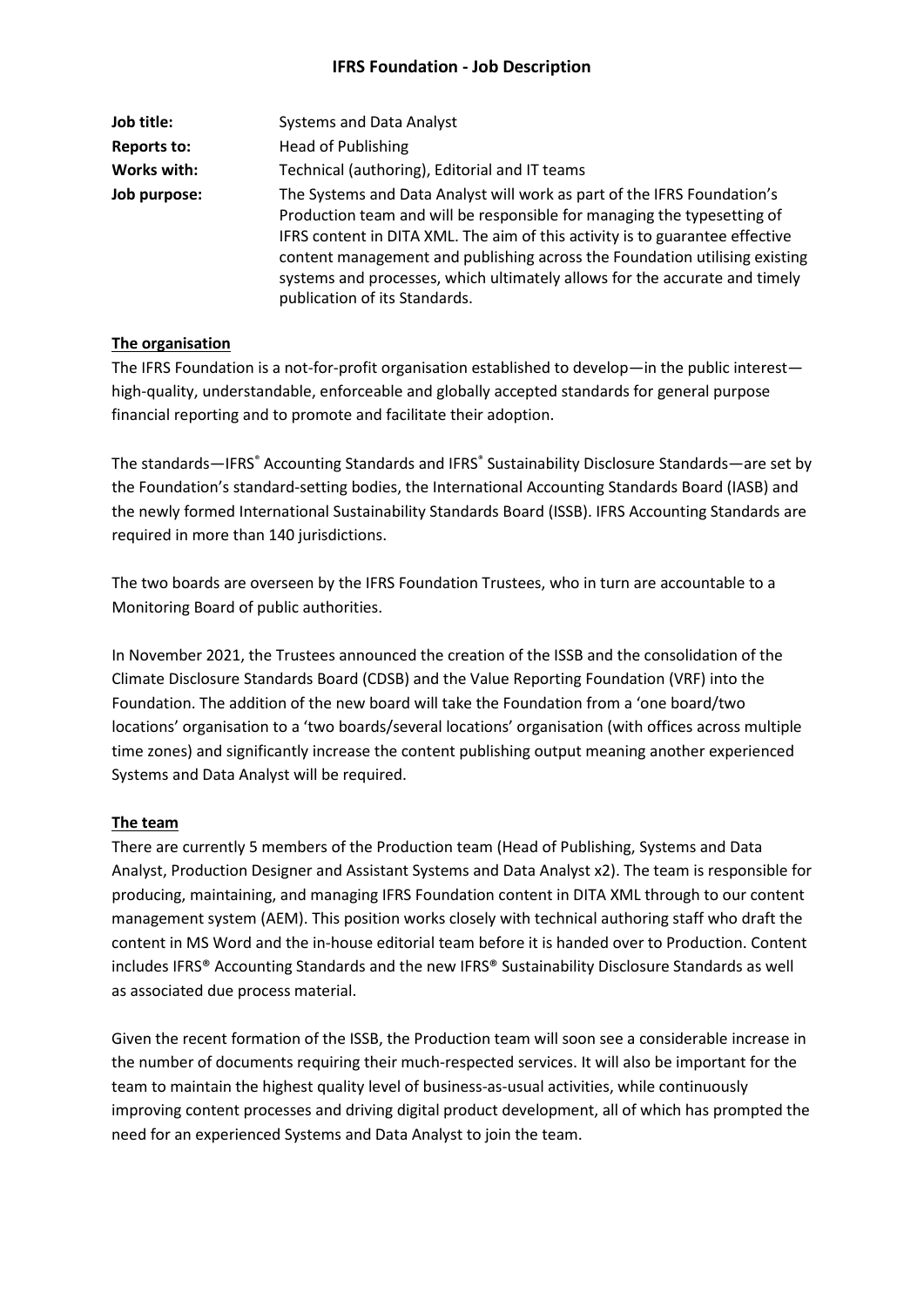## **Principal Accountabilities:**

#### **Content management**

- Produce and maintain IFRS Foundation's content in XML and all other media formats.
- Specific tasks within XML include the building and editing of maps, paragraph files, tables, and lists independently with no need for supervision.
- Undertake initial assessment of draft content to determine production requirements.
- Liaise with Technical and Editorial teams to ensure all content is delivered within the allocated timescales.
- Execute the publication of new or updated content created by Technical Staff.
- Manage the consolidation of changes to the IFRS and SASB Standards stemming from the Foundation's standard setting activities.
- Complete bound volume publishing including:
	- o Updating and organising relevant content;
	- o Communication with relevant technical staff;
	- o Coordination of content with other Production team members; and
	- o Understanding all forms of output.
- Quality check outputs in all formats ensuring that all content is:
	- o Consistent;
	- o Error free; and
	- o Timely.
- Independently follow content management workflows for multiple projects as sometimes projects run concurrently.
- Together with Head of Publishing and Lead Systems and Data Analyst undertake content management system troubleshooting and problem resolution.
- Support the coaching and training of team members as well as other Foundation staff in content management, standards consolidation and publishing best-practice.

# **Business analysis and customer value creation**

- Analyse content, its structure and how it interacts with IFRS Foundation technology/products.
- Identify problems and formulate solutions leading to content and output improvements.
- Continuously improve operational efficiency and enhance customer value of existing products.
- Support the creation of relevant documentation to aid current and future team members.
- Contribute to the development of new digital and print products, influencing and executing content and operations strategy and improving the customer value offered by the Foundation.
- Plan for and oversee the implementation of any new technology and systems connected to or interacting with content management operations.

# **Customer service**

- Support Technical Staff in all aspects of their work of developing Standards.
- Support the IFRS Foundation's operational staff in all aspects of their work of disseminating Standards globally; and.
- Offer an outstanding customer service experience to all the IFRS Foundation's end users professionals who use and apply the Standards.

# **Skills and Experience**

# **Essential**

- Degree level qualification or equivalent.
- Extensive experience of creating and editing content in SGML/XML (i.e., DITA XML).